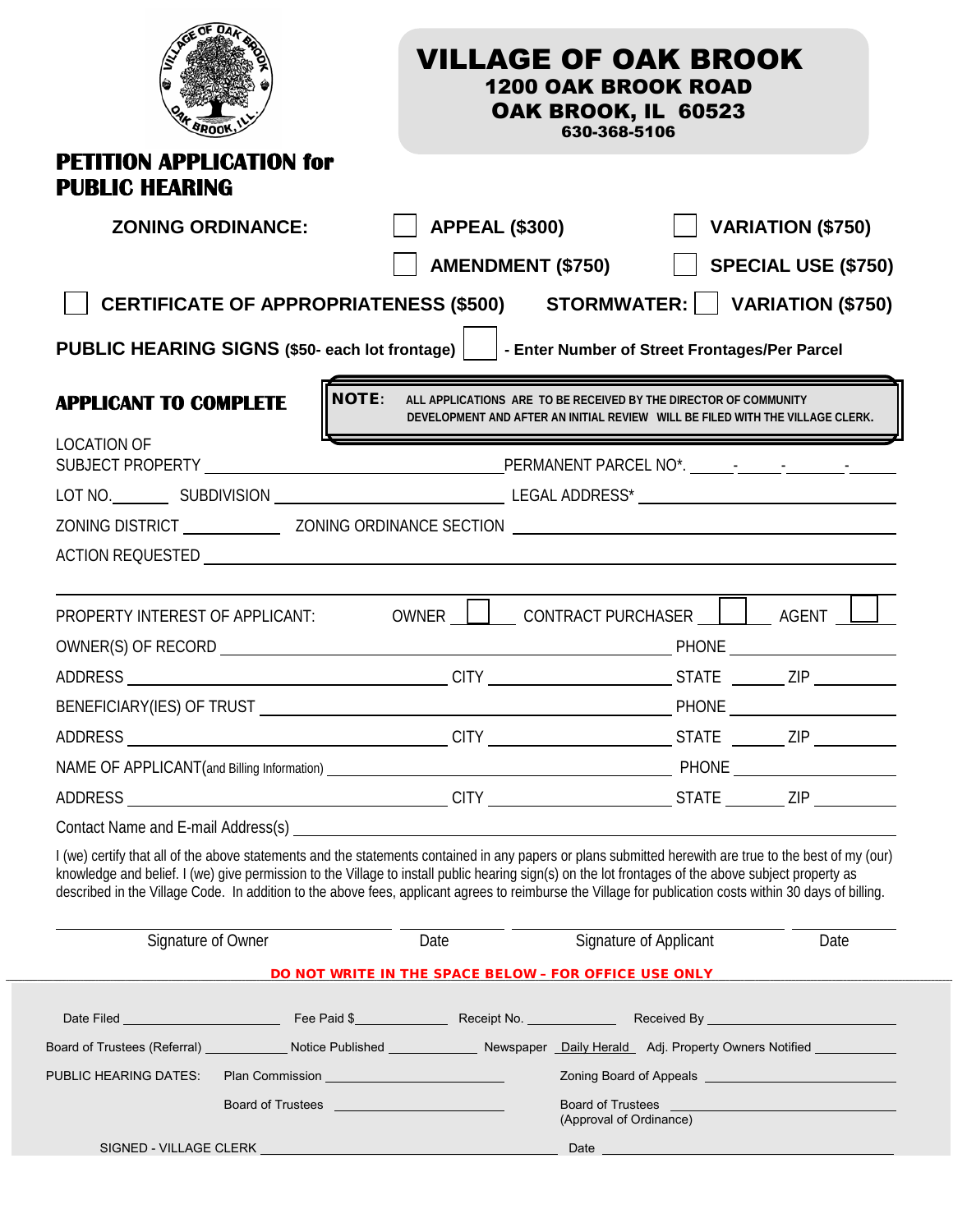# **NAMES OF SURROUNDING PROPERTY OWNERS**

Following are the names and addresses of all surrounding property owners from the property in question for a distance of approximately 250 feet in all directions. The number of feet occupied by all public roads, streets, alleys, and public ways have been **excluded** in computing the 250-foot requirement. Said names are as recorded in the office of the County Recorder of Deeds (or the Registrar of Titles of the County) and as they appear from the authentic tax records of this County within 30 days of the filing of this application. **Provide a mailing label for each Property Owner listed** and applicant.

Note: The people on this list will be notified by mail with the information about your request and the meeting schedule.

| <b>NAME OF PROPERTY</b><br><b>OWNER</b> | <b>MAILING ADDRESS OF</b><br><b>PROPERTY OWNER</b> | <b>PROPERTY ADDRESS</b> | <b>PARCEL</b><br><b>NUMBER</b> |
|-----------------------------------------|----------------------------------------------------|-------------------------|--------------------------------|
|                                         |                                                    |                         |                                |
|                                         |                                                    |                         |                                |
|                                         |                                                    |                         |                                |
|                                         |                                                    |                         |                                |
|                                         |                                                    |                         |                                |
|                                         |                                                    |                         |                                |
|                                         |                                                    |                         |                                |
|                                         |                                                    |                         |                                |
|                                         |                                                    |                         |                                |
|                                         |                                                    |                         |                                |
|                                         |                                                    |                         |                                |
|                                         |                                                    |                         |                                |
|                                         |                                                    |                         |                                |
|                                         |                                                    |                         |                                |
|                                         |                                                    |                         |                                |
|                                         |                                                    |                         |                                |
|                                         |                                                    |                         |                                |
|                                         |                                                    |                         |                                |

(Attach additional sheets if necessary)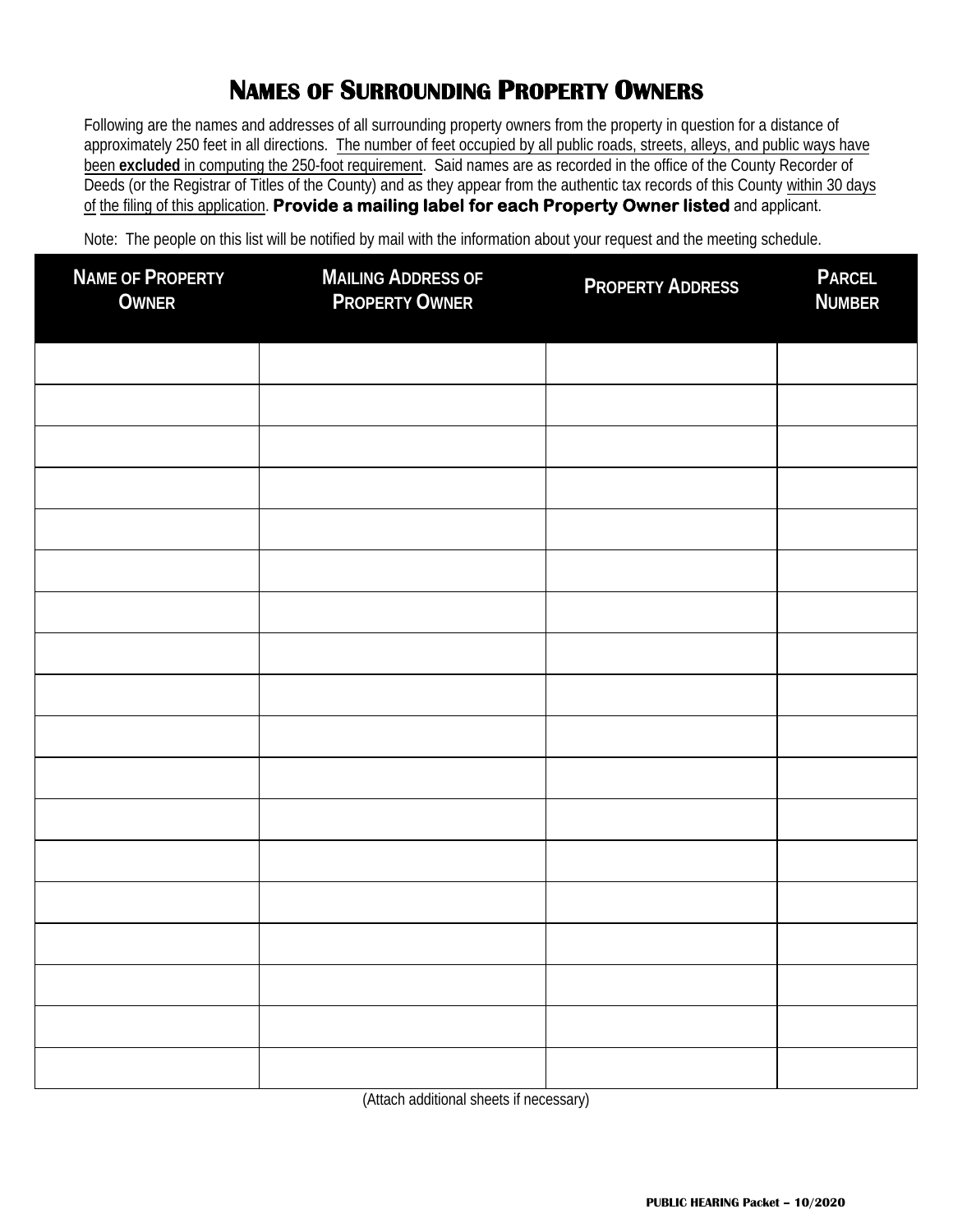# Certification **Surrounding Property Owners**

I (we) certify that the names and addresses of all the surrounding property owners including mailing labels submitted with this application are located within a minimum distance of 250 feet in all directions from the perimeter of the subject property and that the number of feet occupied by all public roads, streets, alleys, and public ways has been excluded in computing the 250-foot requirement.

Said names and addresses are as recorded in the office of the County Recorder of Deeds (or the Registrar of Titles of the County) and as appear from the authentic tax records of this County. The property owners as listed have been obtained from within 30 days of the filing of this application.

The surrounding property owners list as submitted herewith and supporting attachments are true to the best of my (our) knowledge and belief.

I (we) give permission to the Village to install public hearing sign(s) on the lot frontages of the subject property as described in the Village Code. In addition to the required application fees, applicant/owner agrees to reimburse the Village for publication costs, recording fees, and any other associated costs or fees within 30 days of billing.

| Printed Name of Owner |                             | <b>Printed Name of Applicant</b> |                      |
|-----------------------|-----------------------------|----------------------------------|----------------------|
| Signature of Owner    | Date                        | Signature of Applicant           | Date                 |
|                       | <b>BILL TO INFORMATION:</b> |                                  |                      |
| Print Name/Company    | <b>Contact Person</b>       |                                  | <b>Contact Phone</b> |

Address To be Billed Alternate Phone

NOTE: If the applicant/owner has not complied with these requirements and notification has not been sent to a neighboring property owner within the 250-foot requirement less than 10 days prior to the scheduled hearing, the hearing on this matter will be postponed to the next regular meeting, or until such time as all neighbors within the 250-foot requirement have been sent proper notification.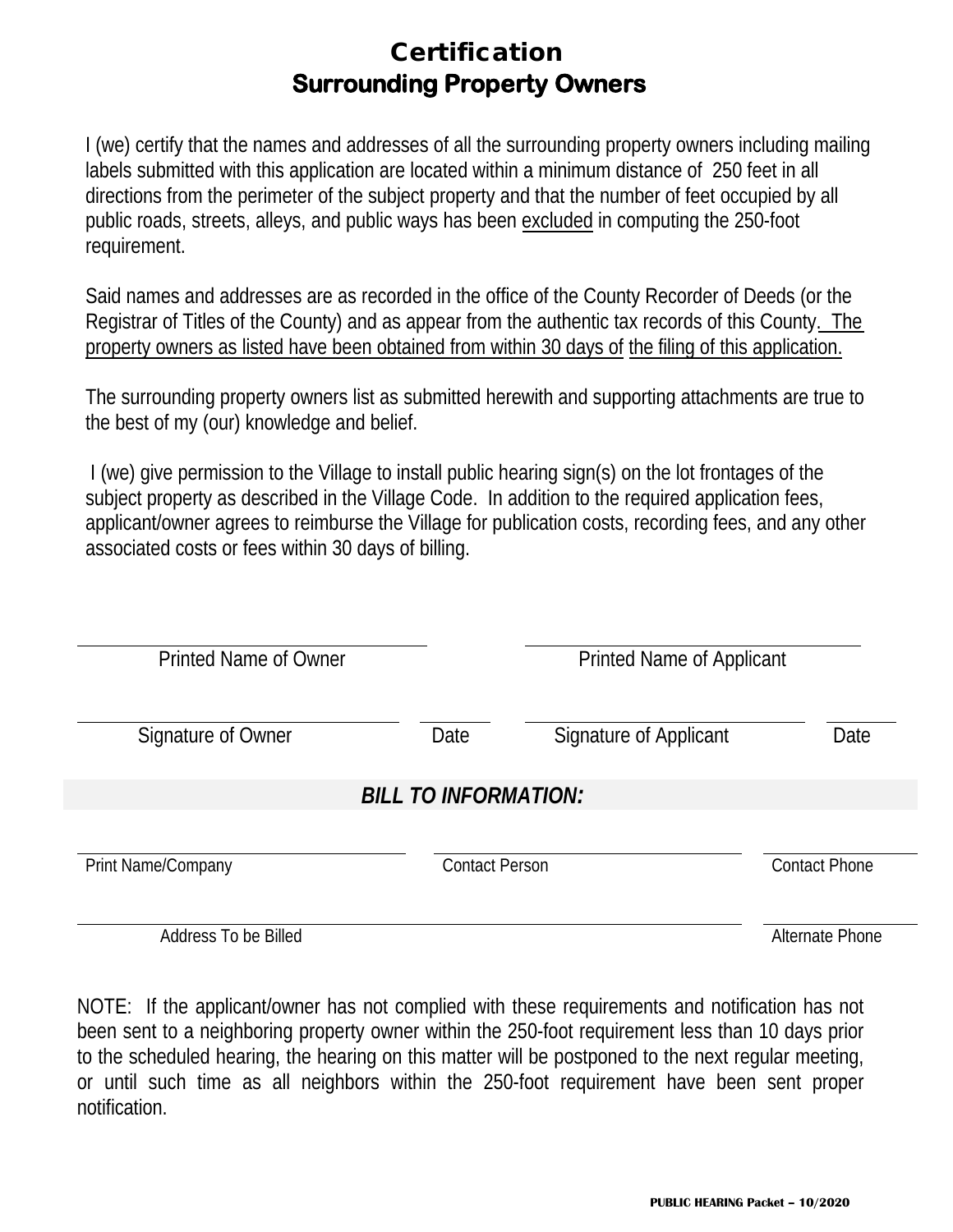# Subject Property Verification

(Complete a separate form for each P.I.N.)

- 1. Permanent Index Number (P.I.N. from Real Estate Tax Bill):
- 2. Common Address:
- 3. Type the Complete Legal Description Below. (Attach a separate page if longer than the area provided)
- 4. Email the Legal Description to cchiarelli@oak-brook.org

The Permanent Index Number, Common Address and Legal information provided has been verified as follows:

DuPage County Records/Research Room: (630-407-5401) Contact Person: Date called:

**I verify that the information provided above is accurate.**

| <b>Printed Name</b> | <b>Signature</b>            |                                                  |           |  |
|---------------------|-----------------------------|--------------------------------------------------|-----------|--|
| Date:               |                             | <b>Relationship to Applicant:</b>                |           |  |
|                     |                             | DO NOT WRITE IN THIS SPACE - FOR OFFICE USE ONLY |           |  |
|                     |                             | <b>Legal Description Review</b>                  |           |  |
|                     | <b>Corrections Required</b> | <b>Yes</b>                                       | <b>No</b> |  |
| Approved By:        |                             |                                                  | Date      |  |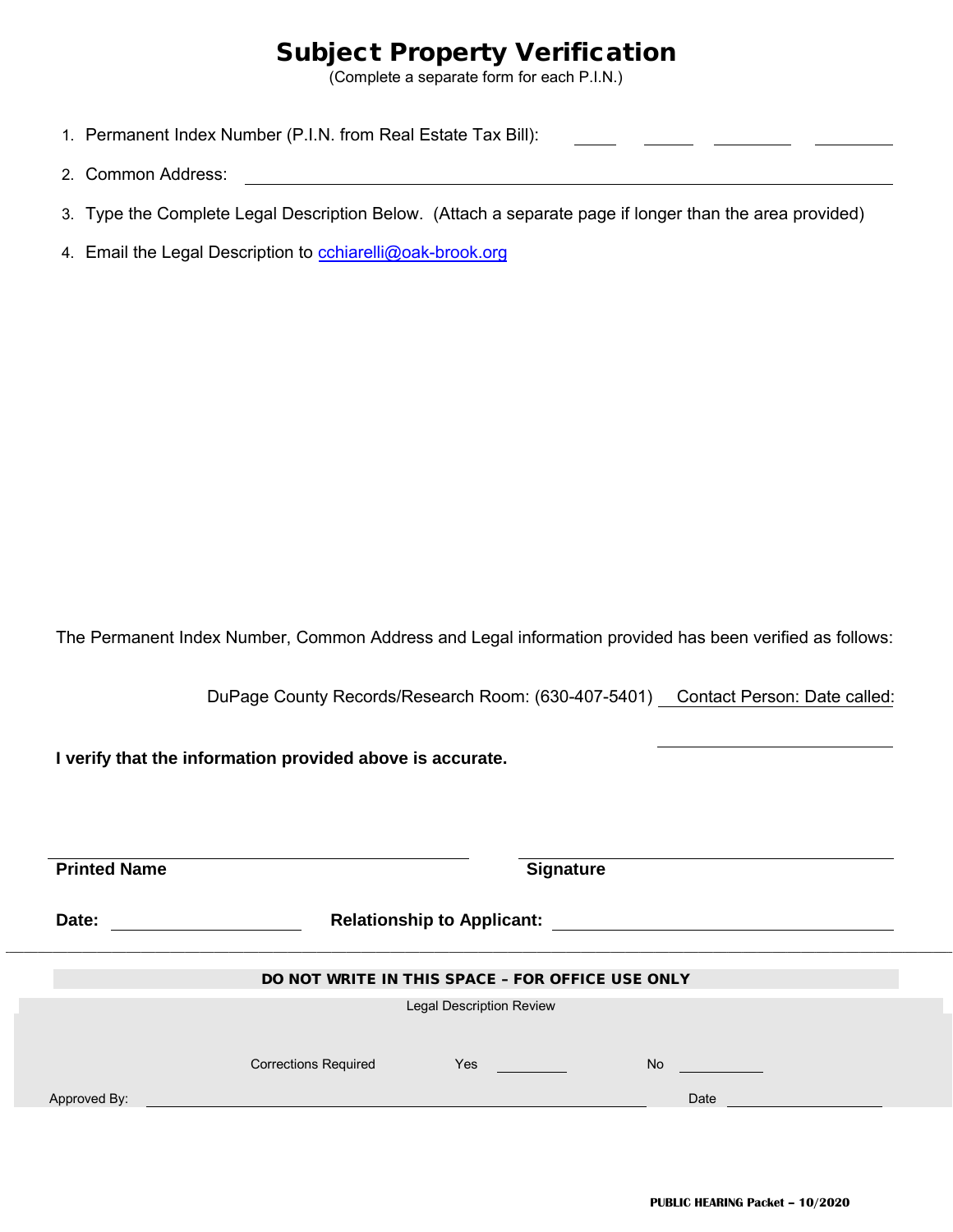#### **COMPLIANCE WITH "AN ACT TO REQUIRE DISCLOSURE OF ALL BENEFICIAL INTERESTS"**

**765 ILCS 405/1, ET AL (1993)**

| PPN #:                                                                                                                                                                                |  |
|---------------------------------------------------------------------------------------------------------------------------------------------------------------------------------------|--|
|                                                                                                                                                                                       |  |
| <b>NAME &amp; ADDRESS OF BENEFICIARIES:</b>                                                                                                                                           |  |
|                                                                                                                                                                                       |  |
|                                                                                                                                                                                       |  |
| 3.                                                                                                                                                                                    |  |
| The above and foregoing is a complete disclosure of all beneficiaries and/or holders<br>of any beneficial interest in the above named trust.                                          |  |
| <b>STATE OF ILLINOIS)</b><br>$)$ SS<br><b>COUNTY OF DUPAGE</b>                                                                                                                        |  |
| Being first sworn on oath deposes and states                                                                                                                                          |  |
| that he/she has read the above and foregoing disclosure of beneficiaries of a land trust by him/her<br>subscribed, knows the contents thereof and that the same are true and correct. |  |
| <b>Signature</b>                                                                                                                                                                      |  |
| Subscribed and sworn to before me this __________day                                                                                                                                  |  |
| of $\overline{\phantom{a}}$ , 20 $\overline{\phantom{a}}$ .<br>(SEAL)                                                                                                                 |  |

**Notary Public**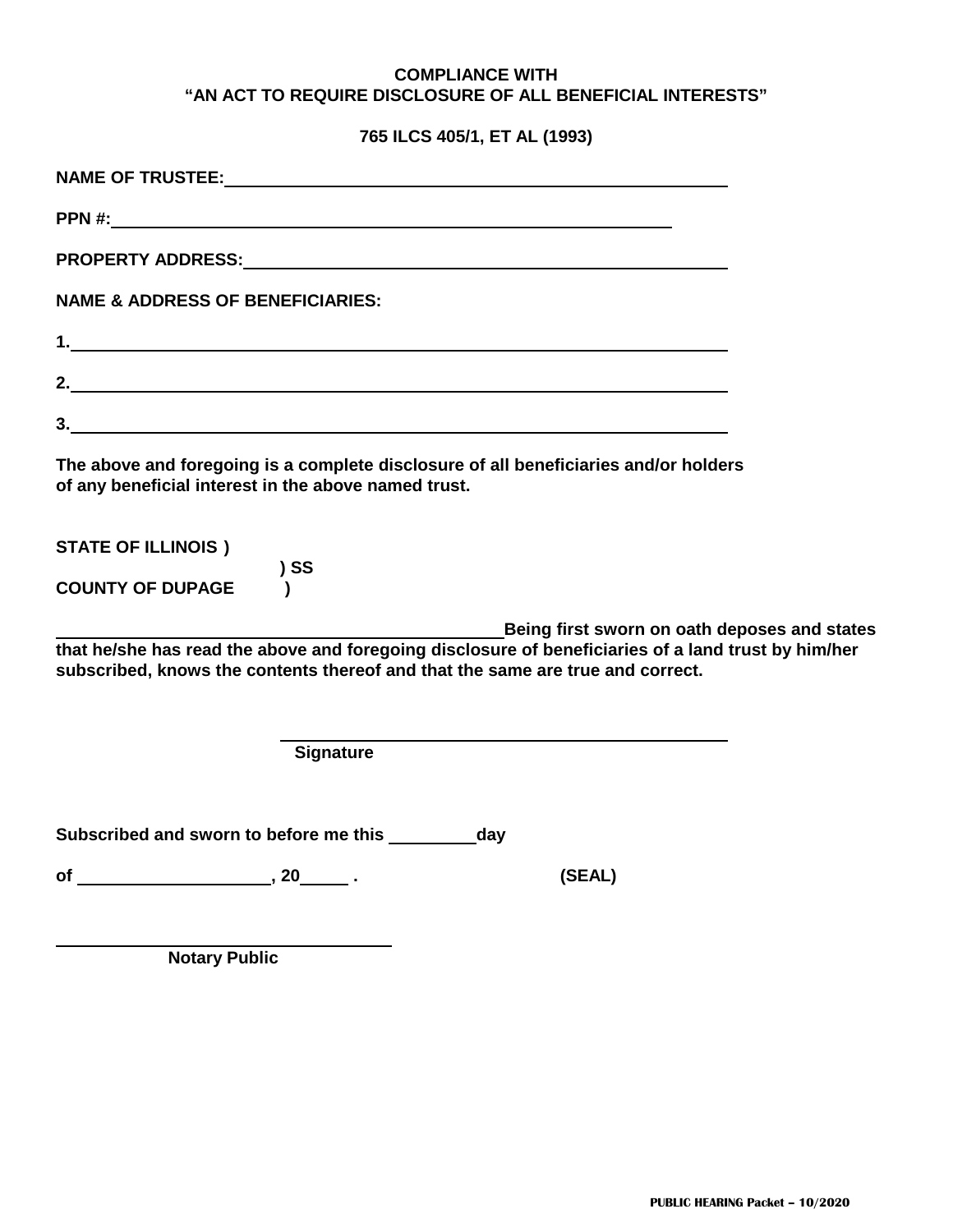## PUBLIC HEARING SUBMITTAL DOCUMENTS GUIDELINE

In general, the following documents are required for all requests. Please submit "**14 copies**" of all plats of survey, site plan, architectural plans, photographs, etc., exceptions are noted in parenthesis below. **Do NOT submit any documents until they have been submitted and reviewed by email first, must be PDF format. Some supporting documents may not be required for a TEXT AMENDMENT.**

- 1. Completed **APPLICATION**. (Submit the signed original and 2 copies)
- 2. **LEGAL DESCRIPTION** NOT REQUIRED FOR TEXT AMENDMENT (3 copies) The **Legal Description is also to be submitted in a Word Document format and emailed to: [cchiarelli@oak-brook.org](mailto:cchiarelli@oak-brook.org) an[d rvondrasek@oak](mailto:rvondrasek@oak-brook.org)[brook.org](mailto:rvondrasek@oak-brook.org) )** \*Note: Permanent Index No. (P.I.N.- Tax Parcel Number on tax bill), Legal Description and Common Address MUST all coincide. See Property Verification Form in this packet. Contact DuPage County: Records Room– 630-407-5401 to cross-check and verify the accuracy of the PIN number, legal and common address.
- 3. **PROOF of OWNERSHIP or STANDING STATEMENT** If the applicant is **NOT** the property owner, written authorization is required from the owner(s) approving the filing of the application by the applicant (Original and 3 copies**)**
- 4. **One COPY of the current real estate tax bill for each tax parcel.** If owner is not listed on the real estate tax bill, provide proof of ownership.
- 5. **DISCLOSURE OF BENEFICIAL INTERESTS** (3 copies). If the property is not in trust. write on the form "property not in trust - not applicable."
- 6. List of **SURROUNDING PROPERTY OWNERS, VERIFICATION** and **CERTIFICATION forms**. **NOT REQUIRED FOR TEXT AMENDMENT** (Submit original and 2 copies). Follow the instructions carefully. The information needed for the Surrounding Property Owners list may be obtained from the applicable Office:

**DuPage County Planning & Zoning York Township Downers Grove Township**  421 County Farm Road Lombard, IL 60148 Downers Grove, IL 60515 Wheaton, IL 60187 630-627-3354 (8-4:30 M-F) 630-968-2100 630-407-6756 or 630-514-0628

1502 Meyers Road 4340 Prince Street

If in doubt regarding whether or not to include a property on this list, it is advised that you include it. **Provide a mailing label for each Property Owner listed – also include labels for the owner/applicant/attorney**. **–** labels not required for a text amendment.

- 7. Payment of Required **FEES** plus **\$50** for **each required Public Hearing Sign NOT REQUIRED FOR TEXT AMENDMENT** – Determine how many street frontages and parcels on the subject property/ies. Include that number on the application form.
- 8. **LETTER OF EXPLANATION/Narrative.** (Original and 2 copies) This document should provide the background/history of your request describing the proposed plan in details, summarize the relief being requested and why the relief is necessary for the property**. Review the specific section/s of the ordinance that you are seeking relief**. If you are seeking a variation, please review the "Variation Commentary" and ordinance requirements pertaining to variations.
- 6. **STANDARDS or FACTORS** (Original and 2 copies). Respond to the standards, see the sample provided. This must be addressed in writing if Variation, Map Amendment, Text Amendment or Special Use.
- 7. Current **PLAT OF SURVEY** showing all improvements on the property. (4 copies folded)
- 8. Detailed and dimensioned **SITE PLAN** illustrating the proposed project. (14 copies folded or 11x17, if all details are legible)- Area of variation or special use should be easily identified or clouded on the plans.
- 9. Email in PDF format the following (*as applicable***)**: Plat of Survey, Site Plan, Preliminary Plat, Final Plat, Conceptual Drawings, Elevation Plans, Landscape Plans, Pictures, etc. PDF of each is to be emailed to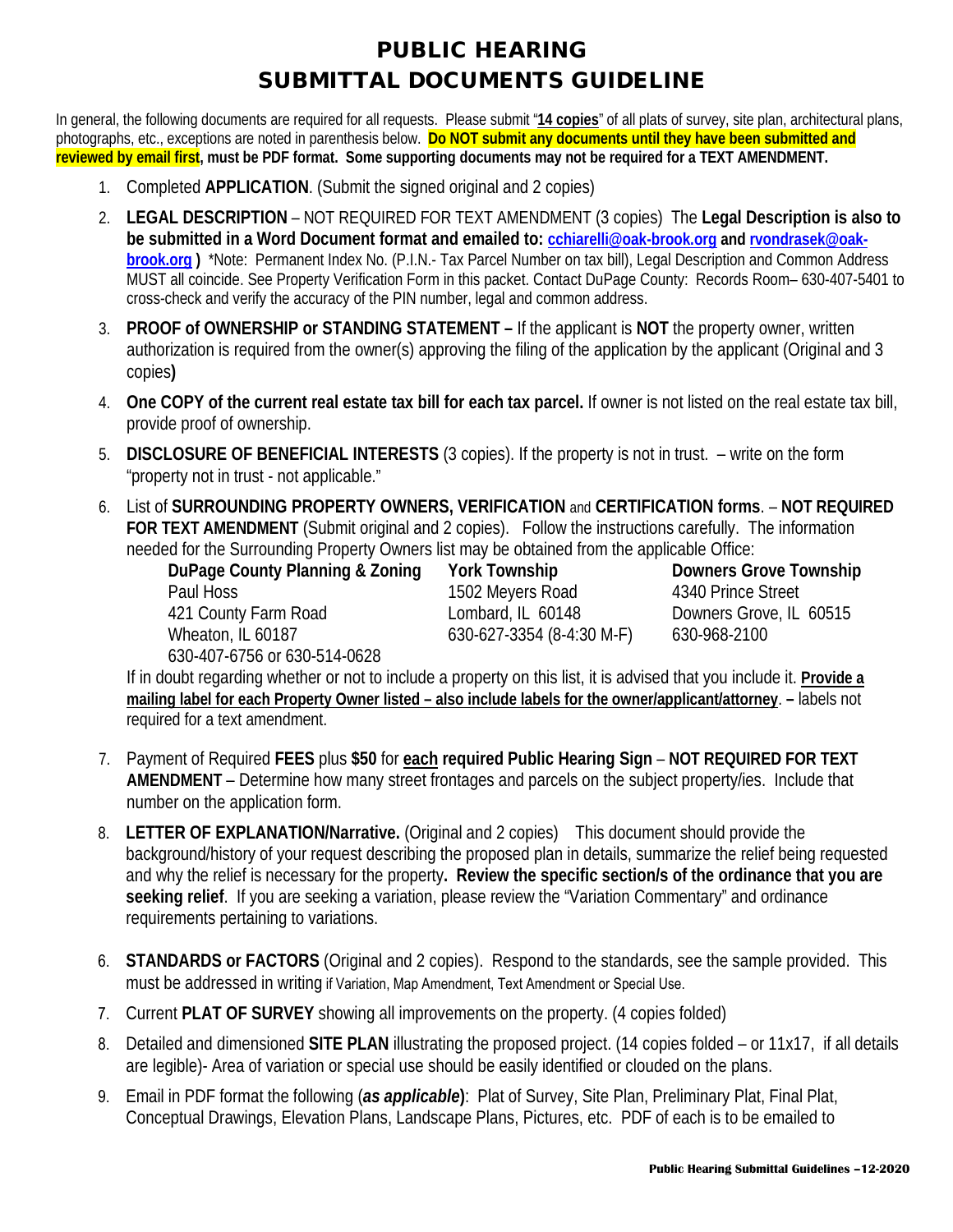[chiarelli@oak-brook.org](mailto:chiarelli@oak-brook.org) and [rvondrasek@oak-brook.org](mailto:rvondrasek@oak-brook.org) and after staff review will be required to be submitted with the application.

- 10. **All Color Renderings** and any other submittal that cannot be copied on 8 ½ x 11 paper. (14 copies)
- 11. **Provide a list of persons testifying at the hearing or a Business card for each**. Tentative list to be provided with the application. The List should include, name, company, address, phone, fax and e-mail address.
- 12. **STANDING** If the applicant is NOT the property owner, obtain written authorization from the owner(s) to apply for the relief you are seeking. (Original and 2 copies)
- Note: The following documents may be required and/or helpful. If submitted **14 copies of each** are required unless otherwise noted (all documents are to be emailed in pdf format first for staff review):
	- $\star$  Existing and proposed floor plan.  $\star$  Topographical surveys.  $\star$  Photographs illustrating the situation.
	- $\star$  Architectural Plans including Elevations views of the proposed structure.

 Letters of approval from neighboring property owners. (Original and 2 copies) While neighbor approval or disapproval is not legally relevant in most cases, it can be helpful in the overall evaluation of a petition. Keep in mind that the neighbors are NOTIFIED of the public hearing date and if there are questions or concerns it may help you to evaluate any issue or address concerns prior to the public hearing. It can be helpful for the Commissions and Boards in their evaluation of the petition.

Note: DO NOT SUBMIT ANY hard copies UNTIL Staff has reviewed the documents by EMAIL. The signed original application and filing fee will be required by the submittal deadline date.

The Zoning Ordinance is Title 13 of the Village Code.

[https://codelibrary.amlegal.com/codes/oakbrookil/latest/oakbrook\\_il/0-0-0-1](https://codelibrary.amlegal.com/codes/oakbrookil/latest/oakbrook_il/0-0-0-1) When you access the Village code Scroll to Title 13 for the Zoning Ordinance.